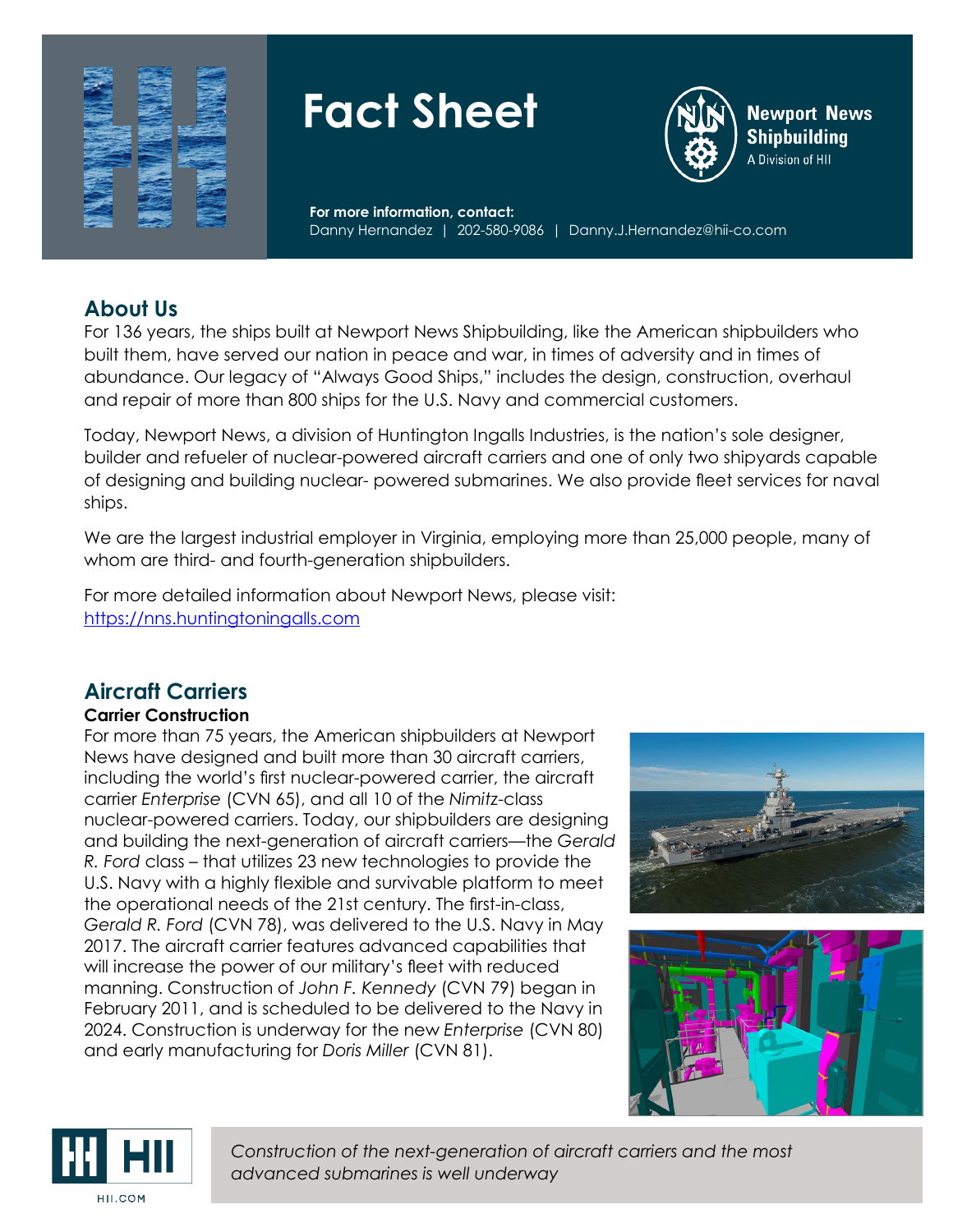

# **Fact Sheet**



**Newport News Shipbuilding** A Division of HII

**For more information, contact:** Danny Hernandez | 202-580-9086 | Danny.J.Hernandez@hii-co.com

## **Carrier Refueling Complex Overhaul (RCOH)**

We are the only shipyard to perform RCOH work on *Nimitz*class aircraft carriers. The undertaking was described in a 2002 Rand Study as one of the most challenging engineering and industrial tasks undertaken anywhere by an organization. The nearly four-year project is performed once during a carrier's 50-year life and includes refueling of nuclear reactors, as well as significant repair, upgrade and modernization work. We are progressing through final outfitting and testing of USS *George Washington* (CVN 73). USS *John C. Stennis* (CVN 74) arrived at Newport News in May 2021 to begin its RCOH.



## **Nuclear-Powered Carrier Inactivation**

Newport News is the only shipyard to provide for the inactivation of nuclear-powered aircraft carriers. Once the service life of a carrier is complete, the ship comes to the shipyard for defueling of its nuclear reactors. The inactivation of the aircraft carrier *Enterprise* (CVN 65) is complete and is the first nuclear carrier to undergo the process.

# **Submarines**

### **Submarine Construction**

Using expertise developed from building more than 60 submarines over four decades, Newport News is one of only two shipyards capable of designing and building nuclearpowered submarines. Currently, we are building the most advanced attack submarines in the world—the *Virginia* class. Designed to meet the Navy's requirements in a post-Cold War era, the advanced capabilities of these ships increase firepower, maneuverability and stealth. Newport News is producing these submarines as part of an innovative agreement with General Dynamics Electric Boat. The team has delivered 21 *Virginia*-class boats, and work continues on 12 boats. *Montana* (SSN 794) was delivered to the U.S. Navy in March 2022. Newport News also is a major contractor and shipbuilding partner in the *Columbia*-class program, the Navy's No. 1 budget priority and the replacement for the sea-based leg of the nuclear triad. In May 2019, Newport





*Construction of the next-generation of aircraft carriers and the most advanced submarines is well underway*